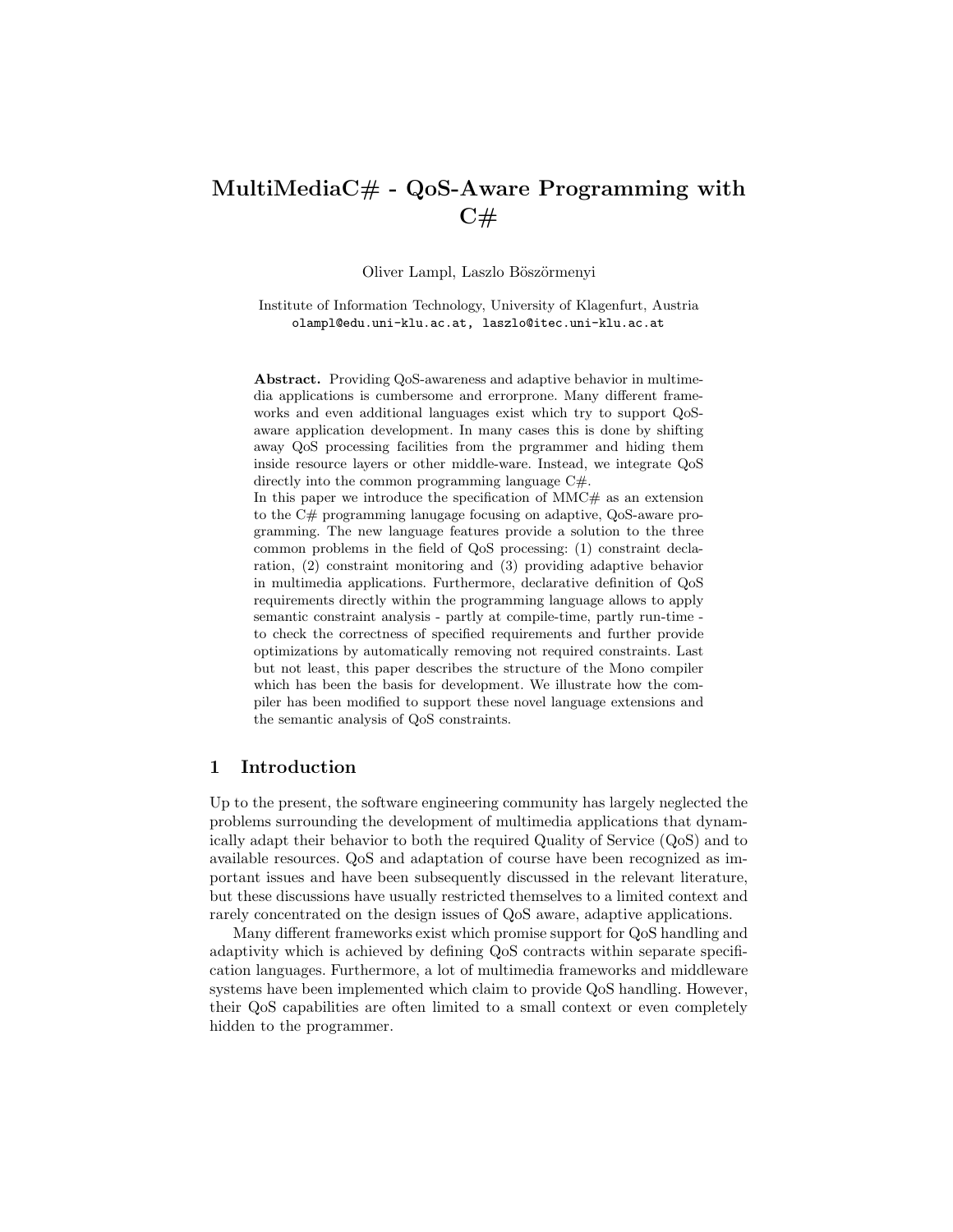Currently, there is no support for QoS-aware programming within common general purpose programming languages like  $C#$  or Java. We introduce an extension to the programming language  $C#$ , called MMC $#$ , which focuses on adaptive  $QoS$ -aware programming. MMC $#$  extends current  $C#$  programming capabilities by adding the following features:

- Constraint declaration A declarative syntax is used to provide QoS constraint specification.
- Constraint monitoring Timed data types utilize the  $n + 1^{st}$  dimension as representation of the time and provide historization with the help of special assignment operations. These timed assignments apply automatic time recording and QoS constraint evaluation.
- Adaptivity In case of QoS violations exception are thrown, which enable adaptive programming to be as easy as any other kind of exception handling.

Furthermore, we apply semantic analysis on declarative constraint specification to provide their correctness and even optimize their representation. This analysis is splitted into two parts:

- Compile-time Analysis The compiler analyzes the constraints and provides correctness checks and optimizations for constant declarations. In case of dynamic values it generates code which is executed during constraint initialization.
- Run-time Analysis Constraint declaration can use dynamic elements like parameters or method calls which are not available during compile-time. These values are analyzed during run-time and in case they lead to an incorrect constraint definition, an exception is thrown.

MMC# and the semantic analysis have been implemented within the Mono C# compiler. The Mono framework is an open-source implementation of the .NET framework and provides portability of .NET applications to other platforms than Windows. We briefly describe the structure of the compiler and show how the presented extensions have been integrated.

## 2 MMC# Specification

| Keywords                                                      | non-timed-type:                                 |
|---------------------------------------------------------------|-------------------------------------------------|
|                                                               | value-type                                      |
|                                                               | reference-type                                  |
| constraint                                                    |                                                 |
| stream                                                        | Assignments                                     |
| Types                                                         | assignment:                                     |
|                                                               | unary-expression assignment-operator expression |
|                                                               | unary-expression $\sim$ : expression            |
| type:<br>timed-type                                           | $unary-expression : \sim unary-expression$      |
| value-type                                                    |                                                 |
| reference-type                                                | Methods                                         |
| type-parameter                                                |                                                 |
|                                                               |                                                 |
|                                                               | parameter-modifier:                             |
| timed-type:                                                   | ref                                             |
| non-timed-type [ $\sim$ constraint-reference <sub>opt</sub> ] | out                                             |
|                                                               | stream                                          |
|                                                               |                                                 |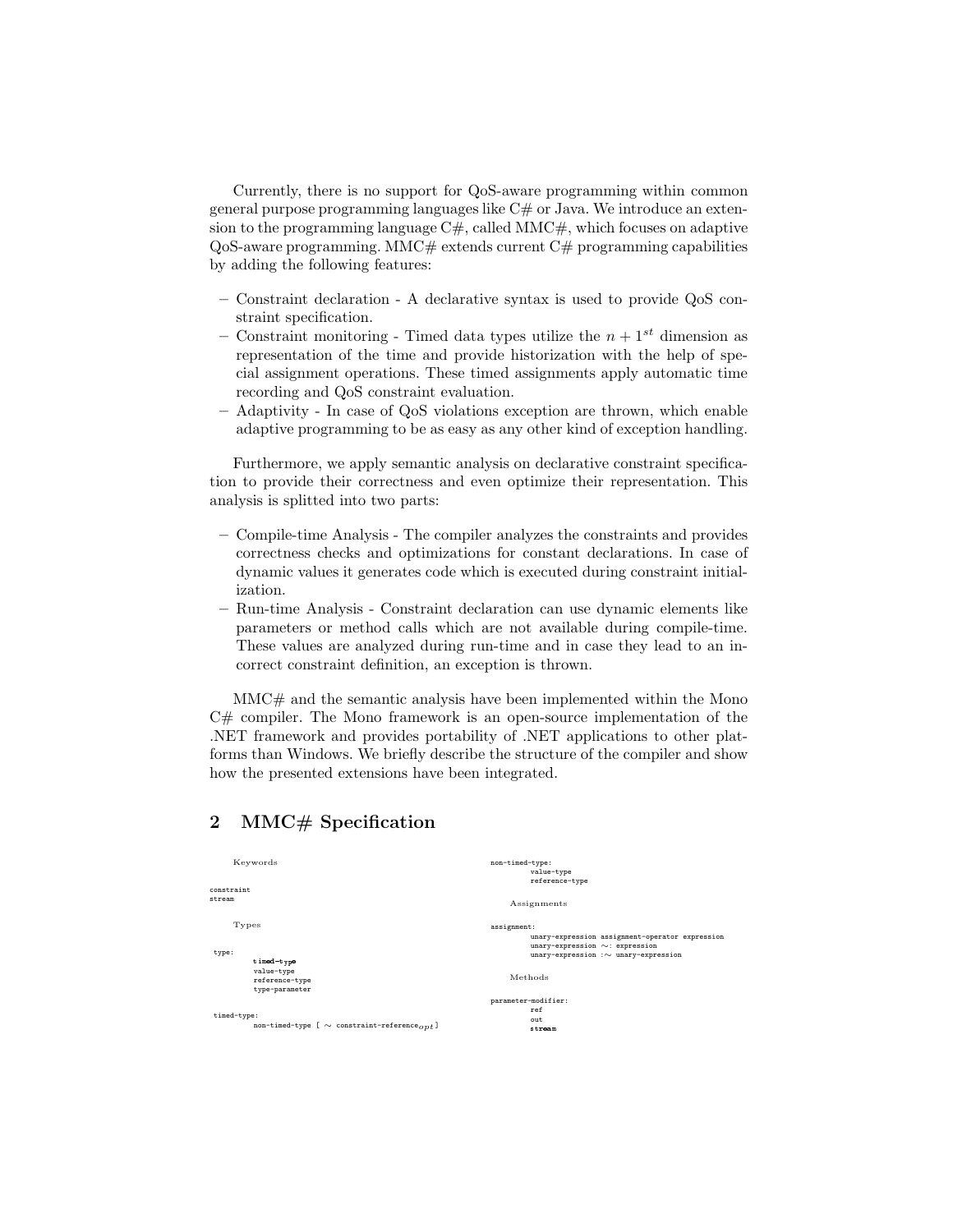```
argument:
            expression
            ref variable-reference
              out variable-reference
            stream expression
      Classes
 class-member-declaration:
            constant-declaration<br>parameterizable-constraint-declaration
             parameterizable-territon and alternation<br>field-declaration<br>method-declaration
            property-declaration
             event-declaration
            indexer-declaration
            operator-declaration
             constructor-declaration
            finalizer-declaration
             static-constructor-declaration
            type-declaration
 parameterizable-constraint-declaration:
{\rm constraint\text{-}modifiers}_{opt} \text{ constraint\text{-}identifier} (formal-parameter-list_{opt}) => constraint-declarations ;
 constraint-modifiers:
             constraint-modifier
            constraint-modifiers constraint-modifier
 constraint-modifier:
             private
protected
            public
            .<br>static
 constraint-declarations:
            or-constraint-declaration
 or-constraint-declaration:
             and-constraint-declaration
or-constraint-declaration ||
and-constraint-declaration
 and-constraint-declaration:
            constraint-declaration
            and-constraint-declaration &&
or-constraint-declaration
                                                                                constraint-declaration:
                                                                                            constraint-declaration
                                                                                             and-constraint-declaration &&
                                                                                or-constraint-declaration
                                                                                      Constraint declaration
                                                                                constraint-declaration:
                                                                                            @ identifier { constraint-condition-with-exception
                                                                               }
                                                                                constraint-condition-with-exception:
                                                                                             or-constraint-condition
or-constraint-condition : throw-statement
                                                                                or-constraint-condition:
                                                                                            and-constraint-condition
                                                                                            or-constraint-condition || and-constraint-condition
                                                                                and-constraint-condition:
                                                                                            constraint-condition
                                                                                            and-constraint-condition && or-constraint-condition
                                                                                constraint-condition:
                                                                                            qos-expression
                                                                                qos-expression qos-conditional-operator
qos-expression
                                                                                qos-conditional-operator:
                                                                                             \breve{~}\leftarrow==
                                                                                             >
>=
                                                                                qos-expression:
                                                                                             qos-primary-expression
qos-expression qos-math-operator qos-expression
                                                                                 qos-math-operator:
                                                                                             +
                                                                                             -
                                                                                             *
                                                                                             /
%
                                                                                qos-primary-expression:
                                                                                            primary-expression
```
## 2.1 Types

The type definition<sup>1</sup> is extended to support timed-types. Timed-types are valuetypes and similar to array-types.

A timed datatype in this context also called quality-aware data type is defined similarly to an array type. Time is the  $n + 1^{st}$  dimension, which can be added to any data type. Quality-aware data types are associated with a history which records events. These events are triggered by the timed (streaming) assignment statement (see section 2.2) and the timed (streaming) parameter passing mode (see section 2.3).

Quality-aware variables are type-compatible with any variable compatible to their base type. During type-checking the additional dimension is omitted. To allow QoS checking, constraints are associated to timed data types. Such constraints are of type System.IQoSObject and are either added statically during declaration or assigned dynamically via the new statement.

<sup>&</sup>lt;sup>1</sup> This block refers to section 11 page 107 and following of the C# Standard [1].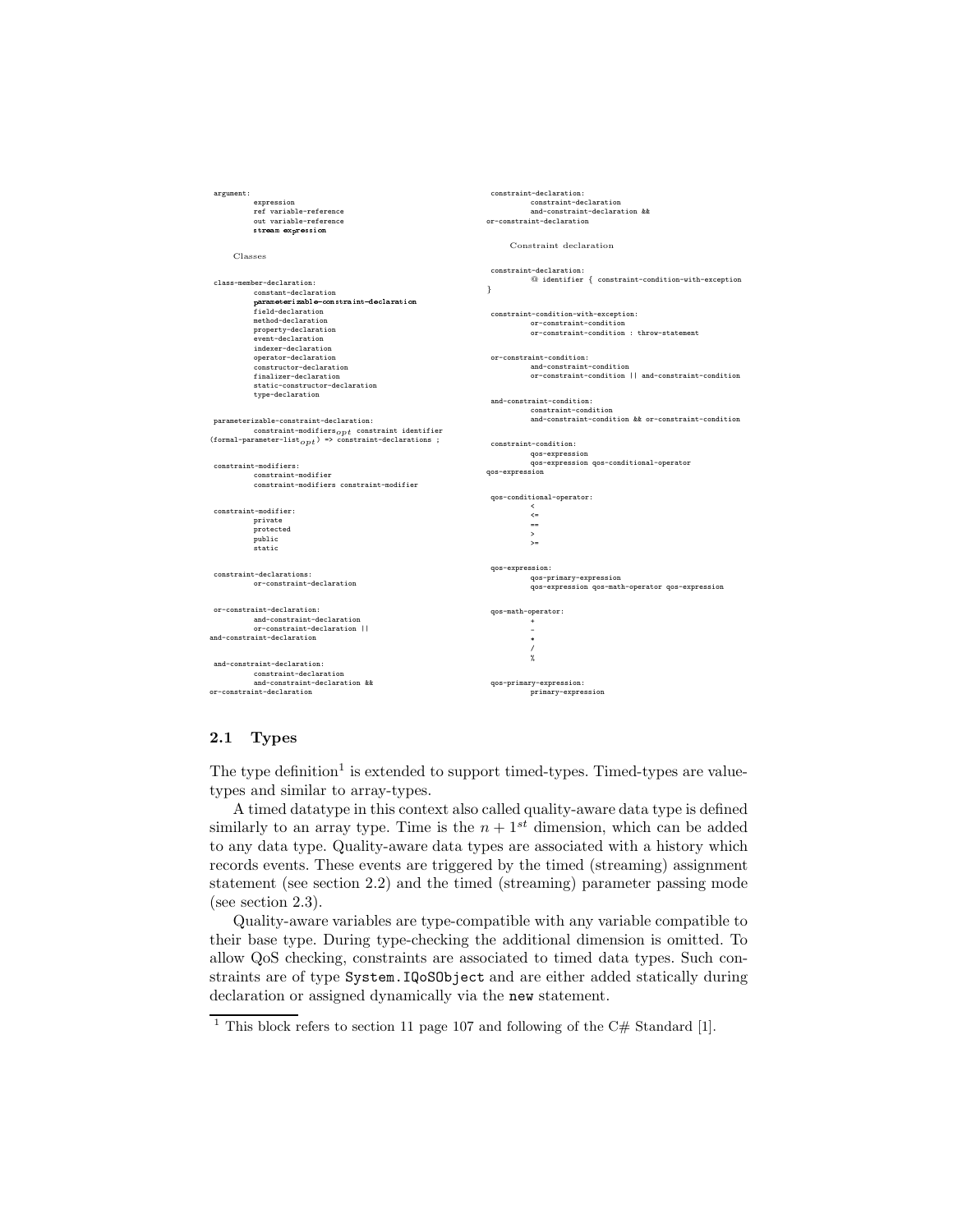### 2.2 Assignment operators

Two new assignment operators<sup>2</sup> are added. The so called timed-assignment or streaming-assignment assigns a value from or to a timed-variable. This operation is done under QoS control. It advises the compiler to add QoS monitoring code.

Each time the assignment is executed the timed-variable records an event and the assigned constraint is evaluated. If the evaluation fails, an exception is thrown. This behavior is explained in section 2.5 in detail.

A write-timed-assignment requires the left part of the assignment to be a timed-type. Accordingly, a read-timed-assignment requires a timed type on the right side.

Statically assigned constraints are initalized when declaring a variable. Such constraints cannot be changed over the life-time of the variables they are associated. Instead, dynamic constraint assignments are applied using the new operator.

In multimedia streaming applications two different kinds of value assignments exist. The first is the usual management operation and does not need any constraint-checking or quality requirements. This operation is expressed by the "normal" assignment operation (=) which is executed best effort. In general, no specific timing requirements exist for management operations. In constrast, a streaming operation exists which implements features like video playback. This streaming behavior is achieved by the timed (streaming) assignment statements and requires QoS-aware behavior.

### 2.3 Methods

A further parameter passing mode<sup>3</sup> is added. Stream parameters are passed by value, but with constraint evaluation. Accordingly, a streamed argument is denoted with the keyword stream. Timed parameters require a timed data type within the declaration of the parameter list. The QoS constraint is attached when the method is called for the first time. In case of static methods only statically assigned constraints can be used.

### 2.4 Classes

The class member declaration<sup>4</sup> is extended to provide parameterizable constraints. Parameterizable constraints allow the definition of reusable constraints by specifying constraint templates as class members via the keyword constraint.

Constraints can be combined by logical operators && and ||. This allows building complex constraints out of simple ones, e.g combining throughput and jitter constraints. In case of a QoS constraint violation, an exception is thrown. The semantic of logical concatenation of using the operator  $\&\&$  is that every

 $2$  This block refers to Section 14.14 page 218 and following of the C# Standard [1].

 $3$  This block refers to Section 17.5.1 page 287 and following of the C# Standard [1].

<sup>&</sup>lt;sup>4</sup> This block refers to Section 17.2 page 269 and following of the C# Standard [1].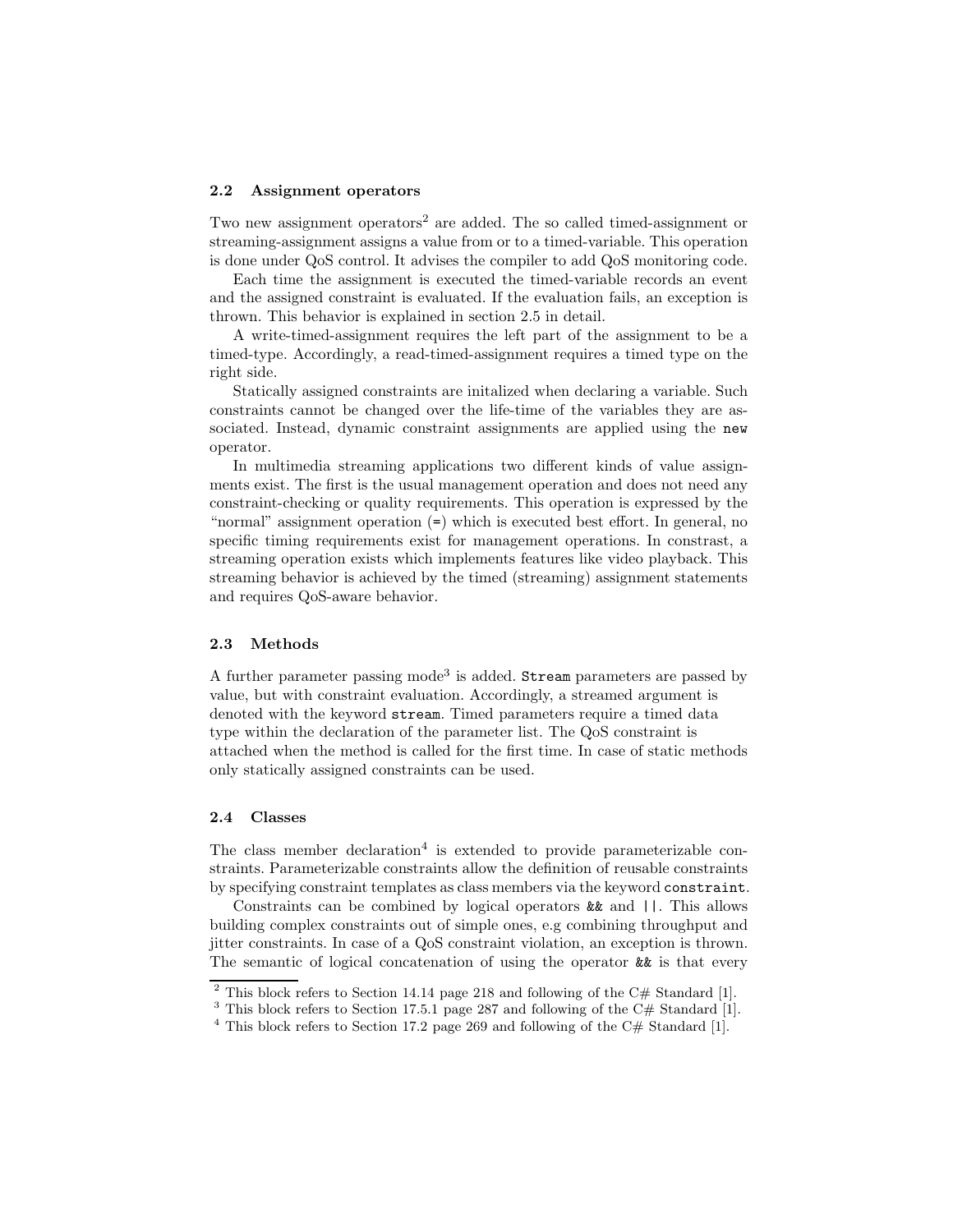constraint needs to be met. In contrast, when using the operator ||, one single constraint satisfaction is enough to fulfill the whole constraint.

Parameterizable constraints allow QoS constraints to be reused. Such constraints are declared in the same way as other class members and make use of the same accessibility features. Furthermore, they allow the definition of parameters which can then be used inside the constraint. During constraint instantiation actual parameters are mapped to the formal parameters in the constraint definition.

### 2.5 Constraint declaration

Constraints are declared similarly to the mathematical forall expression (∀). The identifier symbolizes a control variable which is incremented each time the constraint is evaluated. The initial value is 0, which means that no timed assignment was executed. The current value of the control variable represents the current event. This identifier can be used to access the timing history of a timed-type. Only past events can be accessed.

The constraint condition evaluates to a boolean value. If the resulting value is false, the constraint is violated and an exception is thrown.

A throw statement<sup>5</sup> can be optionally used to throw user defined exceptions in case of QoS violations. If no exception is specified, a System.QoSException is thrown.

Constraint conditions can be combined by logical operators  $\&$  and  $||$  which allows building complex logical expressions. Such complex conditions are evaluated as one single block.

A constraint condition is required to be of a type that can be implicitly converted to a boolean value. It allows a set of comparison operators to be used.

A qos-expression is used to apply mathematical operations within parts of constraints. It is clearly defined which operations are allowed to reduce complexity of constraint declaration.

Primary expressions $^6$  are the simplest forms of expressions. They allow e.g. variable access, paranthesis and array element access. This array element access is applied to access the timing history of a timed variable within a constraint declaration.

A constraint is represented by the implementation of the System. IQoSObject interface. This interface defines a method in which the history of quality-aware data types is checked against certain quality conditions. If the condition evaluates to false, an exception is thrown (System.QoSException). A constraint class can be implemented manually or generated by the compiler using the explained declarative specification syntax.

Furthermore, a constraint is only valid if there is enough information in the history. If the history does not contain enough events, the declared constraint cannot be checked and is always evaluated to true. The event counter which is declared using the symbol @ is used to access the current history entry.

 $5$  This block refers to Section 15.9.5 page 243 of the C# Standard.

 $6$  This block refers to Section 14.5 page 165 of the C# Standard.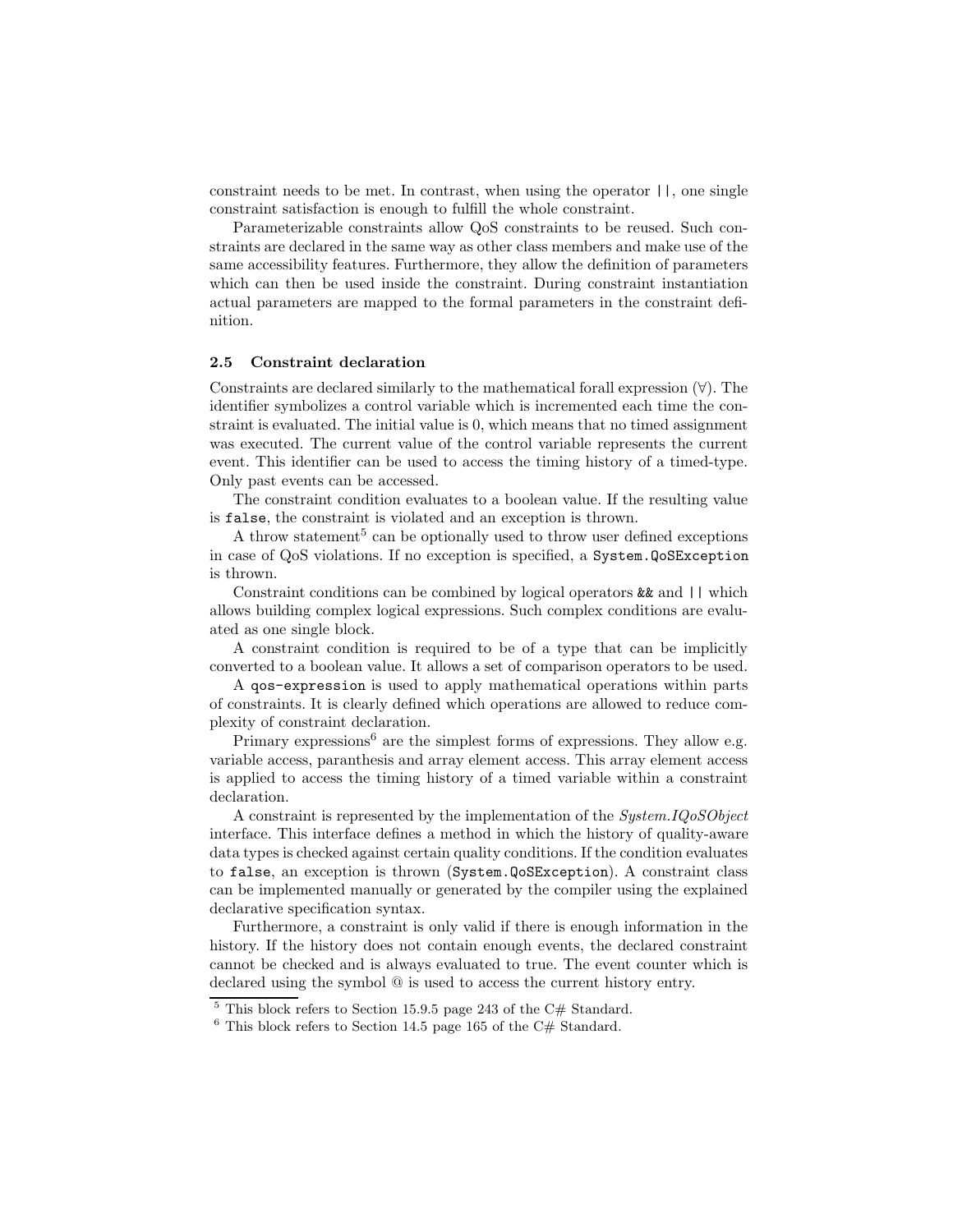## 3 Semantic Constraint Analysis

In some cases, complex constraint definitions may be hard to understand and mistakes can occur. Correctness checks executed by the compiler and by compiler generated code at run-time help the application developer to define correct constraints by applying semantic analysis and also provides optimizations by removing unnecessary constraints.

The declarative syntax allows automatic validation of syntax and semantic behavior at compile time. Syntactic correctness is achieved by correct grammar definition. The semantic analysis is divided into two parts:

- 1. Compile-time analysis
- 2. Run-time analysis

The first part is executed during compile-time and evaluates constant expressions which are subsequently compared to each other. Depending on the result of the comparison, the compiler optimizes the constraint or generates a compiletime error message or warning. If the constraint contains dynamic elements like parameters or method calls, an additional code is generated to carry out the check during run-time.

The second part of the compiler generated semantic analysis is performed at run-time, during constraint instantiation. All parameter values are evaluated against the same criteria as constant expressions during compile-time. In case of inconsistent constraint definitions, an exception is thrown. This can be compared to array bound checking [3] which is used in mainstream programming languages like  $C#$  or Java [4].

Although semantic analysis examines constraints at compile-time and during instantiation, some uncertainty of correctness remains when using user defined methods. Adding method calls allows constraints to be extensible for any required behavior, but they can also harm a constraint definition. A method call may last too long and the constraint check itself may take longer than the action being monitored. Furthermore, such method calls may lead to erroneous behavior which is eventually not captured by exception handling code. The current implementation of semantic analysis allows user defined methods, but does not analyze them in detail, except methods defined in the system class QoS.Units.

After the constraint analysis has been completed, a matrix with relations between constraints and parts of constraints is available. These relations help the compiler making decisions about possible optimizations. A relation between two constraints in the matrix can be expressed by one of the following types:

- **Weaker**  $(W)$  A weaker constraint is logically implied by a stronger one.
- **Equality**  $(E)$  Two constraints express an equivalent behavior.
- **Stronger**  $(S)$  It is the inverse relation to the *Weaker* relation.
- $-$  Inconsistent (I) Inconsistent constraints represent contradictions. Such constraints will never evaluate to true.
- Different (−) Two constraints are different and thus both are required to express the specified requirement.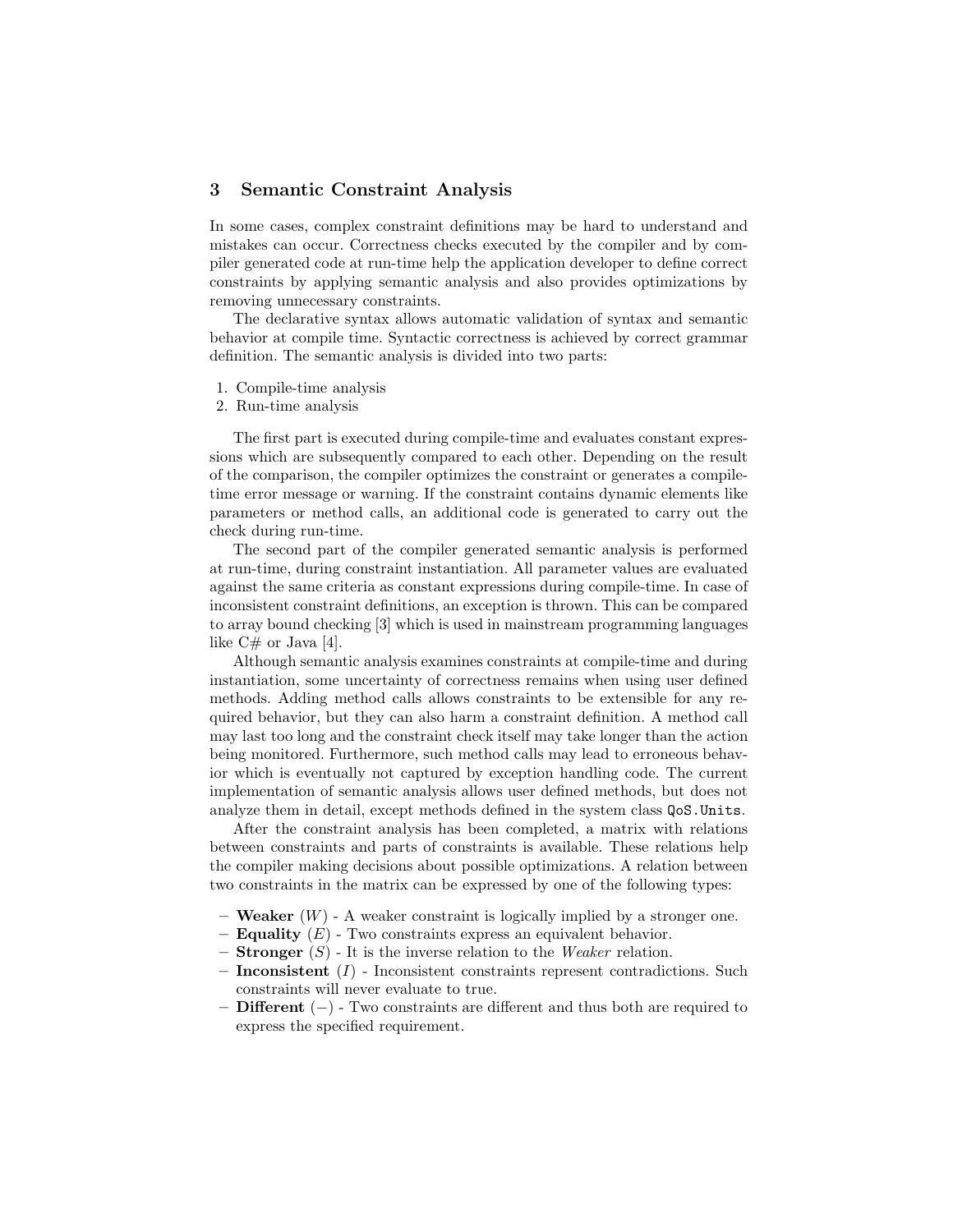– Dynamic Constraint  $(D)$  – The constraint uses dynamic elements and cannot be evaluated at compile-time. Dynamic elements are method calls or class member accessses which result in varying values during run-time.

The constraint analysis process consists of the following steps:

- 1. Split constraint definition into conditional blocks.
- 2. Convert condition blocks into normalized form.
- 3. Compare each normalized constraint condition to each other and fill evaluation matrix.
- 4. Decide constraint reconstruction based on evaluation matrix to provide optimized code or warning and error messages.

### 3.1 Constraint Splitting

Concatenated constraints are too complex to be analyzed. Therefore, the whole constraint is split into its conditional parts. Time independent constraint parts are omitted. These parts are not covered by the constraint analysis.

An example is used to illustrate the constraint analysis. It analyzes the following QoS requirements which are expressed in Listing 1.1:

- A frame rate of 25 frames per second should be used for playback.
- The delay between two consecutive frames should not exceed 100 milliseconds.
- The deviation of delay between two consecutive frames should not exceed 20 milliseconds with respect to the frame rate of 25 frames per second.
- A group of 5 frames needs to be processed within 500 milliseconds.

```
1 \alpha (frame [n] - frame [n-25] < QoS. Units. Sec (1) } & & 2 \alpha (frame [n] - frame [n-1] < QoS. Units. MSec (100) }
2 \alpha (frame [n] - frame [n-1] < QoS. Units . MSec (100) } & & \alpha of frame [n] - frame [n-1] > QoS. Units . MSec (20)
          \texttt{frame[n]} - frame [n-1] > QoS. Units. MSec (20)
        && frame [n] < frame [n-1] + QoS. Units. MSec (60) } &&
   @n{ frame[n]} - frame[n-5] < QoS. Units. MSec (500) }
```
Listing 1.1. Declarative QoS Constraint Specifying QoS Requirements.

After constraint splitting is finished, the following conditional blocks have been identified (Table 3.1).

| Part Condition |  |                                                                                                                                                                                                                                                                                                                                    |
|----------------|--|------------------------------------------------------------------------------------------------------------------------------------------------------------------------------------------------------------------------------------------------------------------------------------------------------------------------------------|
|                |  |                                                                                                                                                                                                                                                                                                                                    |
|                |  |                                                                                                                                                                                                                                                                                                                                    |
|                |  |                                                                                                                                                                                                                                                                                                                                    |
|                |  |                                                                                                                                                                                                                                                                                                                                    |
|                |  | $\begin{tabular}{ll} $C_1$ & frame[n] - frame[n-25] < QoS. Units. Sec(1) \\ $C_2$ & frame[n] - frame[n-1] < QoS. Units. MSec(100) \\ $C_{3a}$ & frame[n] - frame[n-1] > QoS. Units. MSec(20) \\ $C_{3b}$ & frame[n] < frame[n-1] + QoS. Units. MSec(60) \\ $C_4$ & frame[n] - frame[n-5] < QoS. Units. MSec(500) \\ \end{tabular}$ |
|                |  |                                                                                                                                                                                                                                                                                                                                    |

Table 1. List of Extracted Conditions.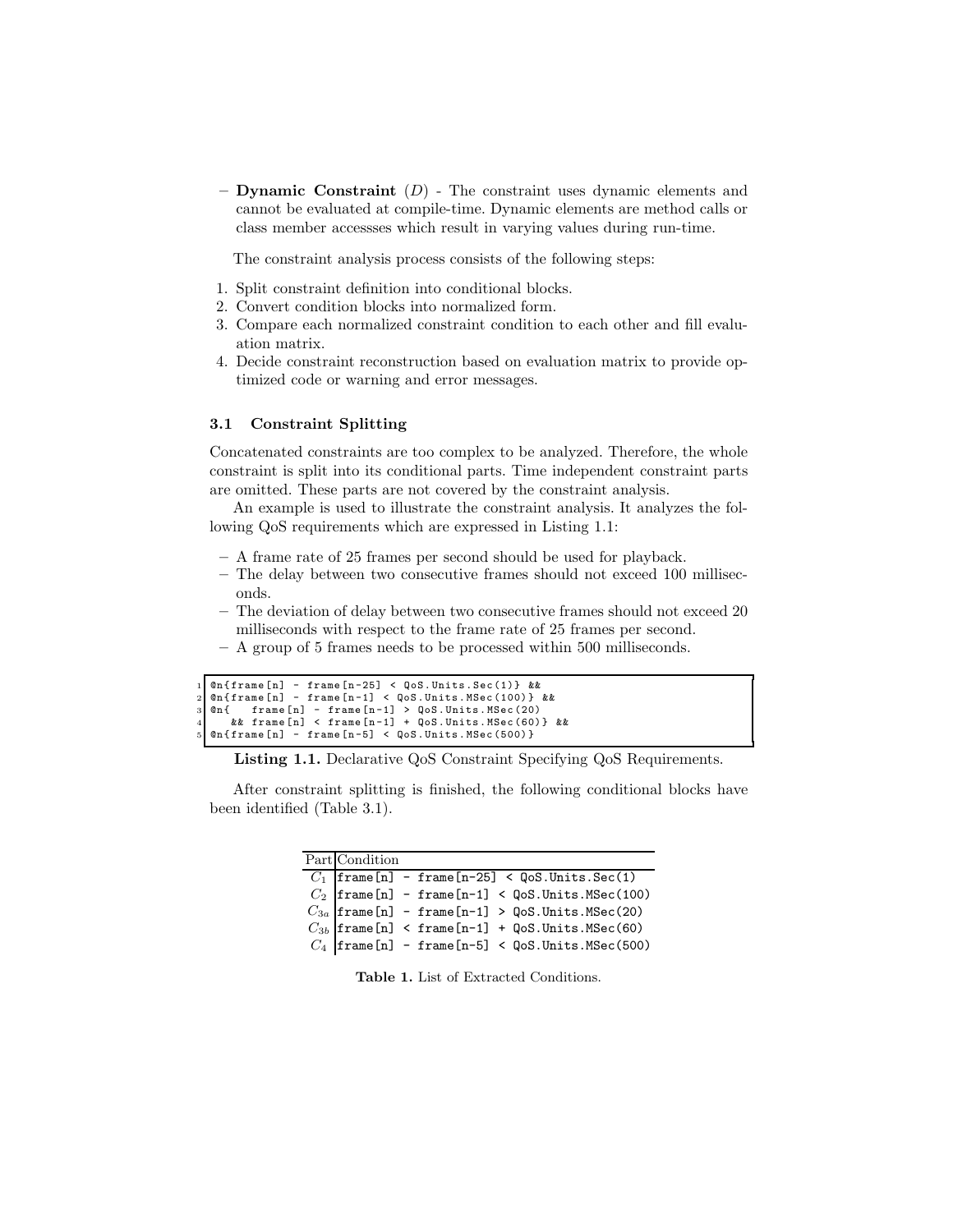### 3.2 Constraint Condition Normalization

To make constraints comparable they need to be transformed into a normalized form (Table 3.2). All constraints are converted into one of these forms (1). If a constraint condition cannot be converted into one of these forms, it is considered to be different.

$$
\forall n, \tau(\epsilon, n) - \tau(\epsilon, n - k) < \delta
$$
\n
$$
\forall n, \tau(\epsilon, n) - \tau(\epsilon, n - k) = \delta
$$
\n
$$
\forall n, \tau(\epsilon, n) - \tau(\epsilon, n - k) > \delta
$$
\n
$$
(1)
$$

Part Condition

|  |  | $C_1$ frame[n] - frame[n-25] < QoS.Units.Sec(1)<br>$C_2$ frame[n] - frame[n-1] < QoS.Units.MSec(100)<br>$C_{3a}$ frame[n] - frame[n-1] > QoS.Units.MSec(20)<br>$C_{3b}$ frame[n] - frame[n-1] < QoS.Units.MSec(60)<br>$C_4$ frame[n] - |
|--|--|----------------------------------------------------------------------------------------------------------------------------------------------------------------------------------------------------------------------------------------|
|  |  |                                                                                                                                                                                                                                        |
|  |  |                                                                                                                                                                                                                                        |
|  |  |                                                                                                                                                                                                                                        |

Table 2. List of Normalized Conditions.

### 3.3 Constraint Condition Comparison

Constraint conditions are compared based on the defined normalized form. The parameters k and  $\delta$  are the condition parameters. They can be a constant value or defined as a parameter in case of parameterizable constraints. If they are constant, they can be used for further investigations. In case they are passed as parameters they are marked as a *dynamic constraint*  $(D)$ .

If constraint parts use the same timed variables, they can be compared. If they use different timed variables, it is not possible to compare them.

$$
R_{A\rightarrow B} = \begin{cases} E, & \text{if } \delta_A = \delta_B \land k_A = k_B \\ W, & \text{if } op_A = op_B = \begin{cases} <, \quad \text{if } \frac{\delta_A}{k_A} - \frac{\delta_B}{k_B} \geq 0 \land k_A \geq k_B \\ =, \quad \text{if } \frac{\delta_A}{k_A} > \frac{\delta_B}{k_B} \\ >, \quad \text{if } \frac{\delta_A}{k_A} - \frac{\delta_B}{k_B} < 0 \land k_A < k_B \end{cases} \\ S, & \text{if } op_A = op_B = \begin{cases} <, \quad \text{if } \frac{\delta_A}{k_A} - \frac{\delta_B}{k_B} \leq 0 \land k_A \leq k_B \\ =, \quad \text{if } \frac{\delta_A}{k_A} - \frac{\delta_B}{k_B} \leq 0 \land k_A \leq k_B \\ >, \quad \text{if } \frac{\delta_A}{k_A} - \frac{\delta_B}{k_B} > 0 \land k_A > k_B \end{cases} \\ D, & \text{if } \delta_A \lor \delta_B \lor k_A \lor k_B \text{ are dynamic} \\ I, & \text{if } op_A \neq op_B \land \begin{cases} <>, \quad \text{if } \frac{\delta_A}{k_A} - \frac{\delta_B}{k_B} < 0 \\ > <, \quad \text{if } \frac{\delta_A}{k_A} - \frac{\delta_B}{k_B} > 0 \\ > <, \quad \text{if } \frac{\delta_A}{k_A} - \frac{\delta_B}{k_B} > 0 \end{cases} \end{cases}
$$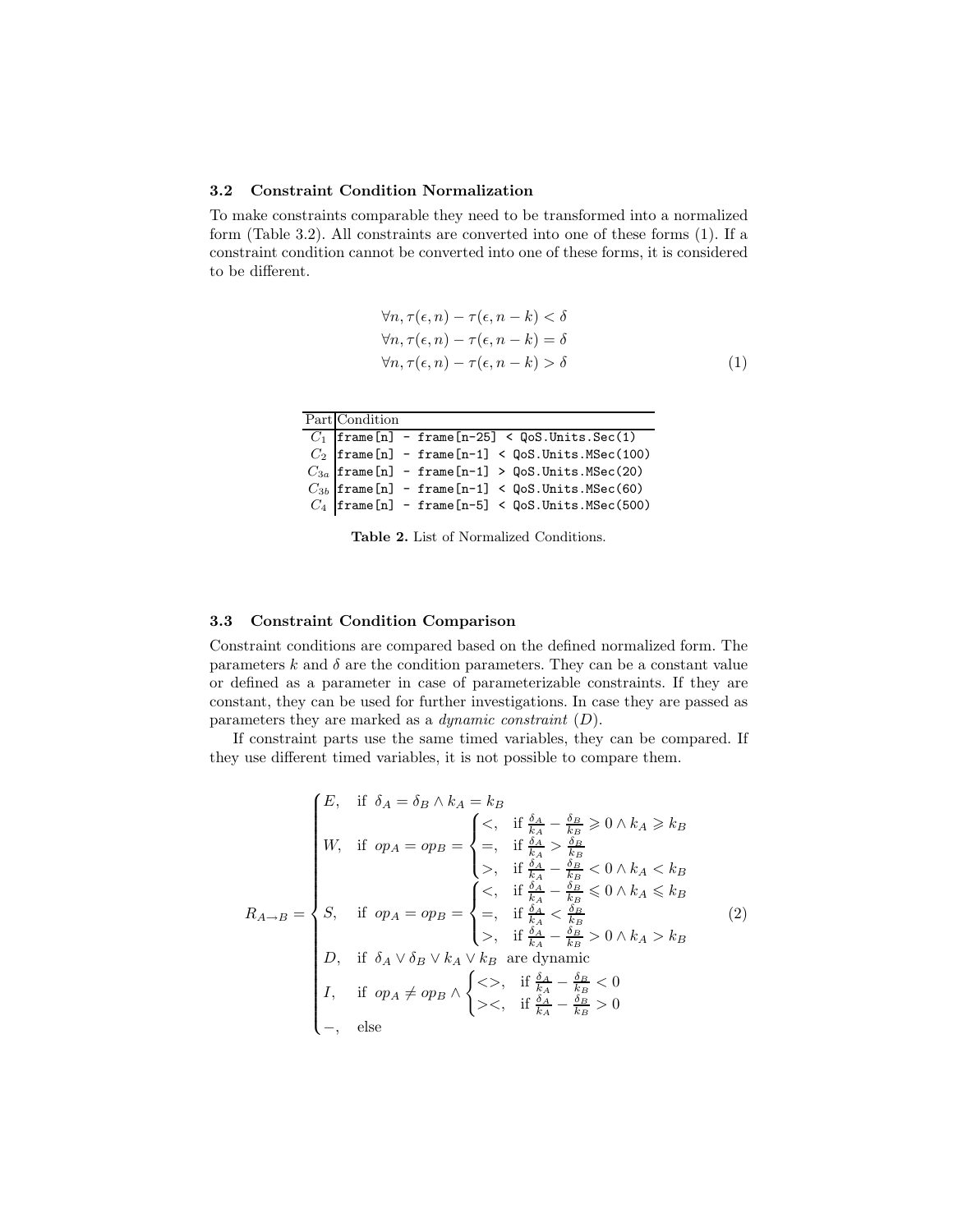Condition relations are evaluated by comparing k,  $\delta$  and the comparison operator  $(2)$ . The method call to the class  $\text{QoS}.$  Units is not important in this case, due to the fact that the method body of the static methods only contain formulas with constant values. The relation matrix is the result of the comparison of these conditions. Table 3.3 illustrates the complex relations between the single conditions.

|                     | $C_1$ |   | $C_2$ $C_{3a}$ | $C_{3b}$ | $C_4$ |
|---------------------|-------|---|----------------|----------|-------|
| $C_1$               | F,    |   |                |          |       |
| $C_{2}$             |       | Е |                |          | S     |
| $C_{3a}$            |       |   | E              |          |       |
| $C_{3b}$            |       | S |                | E        | S     |
| $\scriptstyle{C_4}$ |       |   |                |          | E     |

Table 3. Relation Matrix.

| 3.4 Constraint Reconstruction |  |
|-------------------------------|--|
|-------------------------------|--|

```
@n{ frame[n] - frame[n-25]} < QoS. Units. Sec(1)}
2 &&
  @n{ frame[n] - frame[n-1]} > QoS. Units. MSec (20)
         \&\&\text{ frame }[n] \leq frame[n-1] + QoS. Units. MSec(60) }
```
Listing 1.2. Reconstructed QoS Constraint.

The relation matrix allows reasoning about the importance of specific conditions (Table 3.4). If the matrix (Table 3.3) contains equal conditions other than self equality (main diagonal), these conditions can be reduced to one single representative. Weaker conditions can be omitted and only stronger ones are taken into account. Different conditions are important to preserve the behavior of the whole constraint. Inconsistent constraint declarations cause the compiler to produce error messages and the compilations fails. If the constraint is modified by the compiler, warnings are produced which inform the developer about the inefficient definition of the constraints.

| 1 Cn{ // delay of 30 milliseconds                                                                      |
|--------------------------------------------------------------------------------------------------------|
|                                                                                                        |
| 3 8 a 1/ frame rate of 25 frames per sec                                                               |
| 4 $\mid$ input $\lceil n \rceil$ - input $\lceil n - 25 \rceil$ < $\mid \mid$ oS. Units. MSec (1000) } |
|                                                                                                        |

Listing 1.3. Weaker Constraint Example.

If dynamic conditions are encountered, the compiler generates check code which is executed at run-time during constraint initialization. This check code compares passed parameter values with other parameters or constant values defined within the constraint. If the check fails an exception is thrown (System.QoSInitializationException).

Based on the information within the relation matrix a new constraint can be built.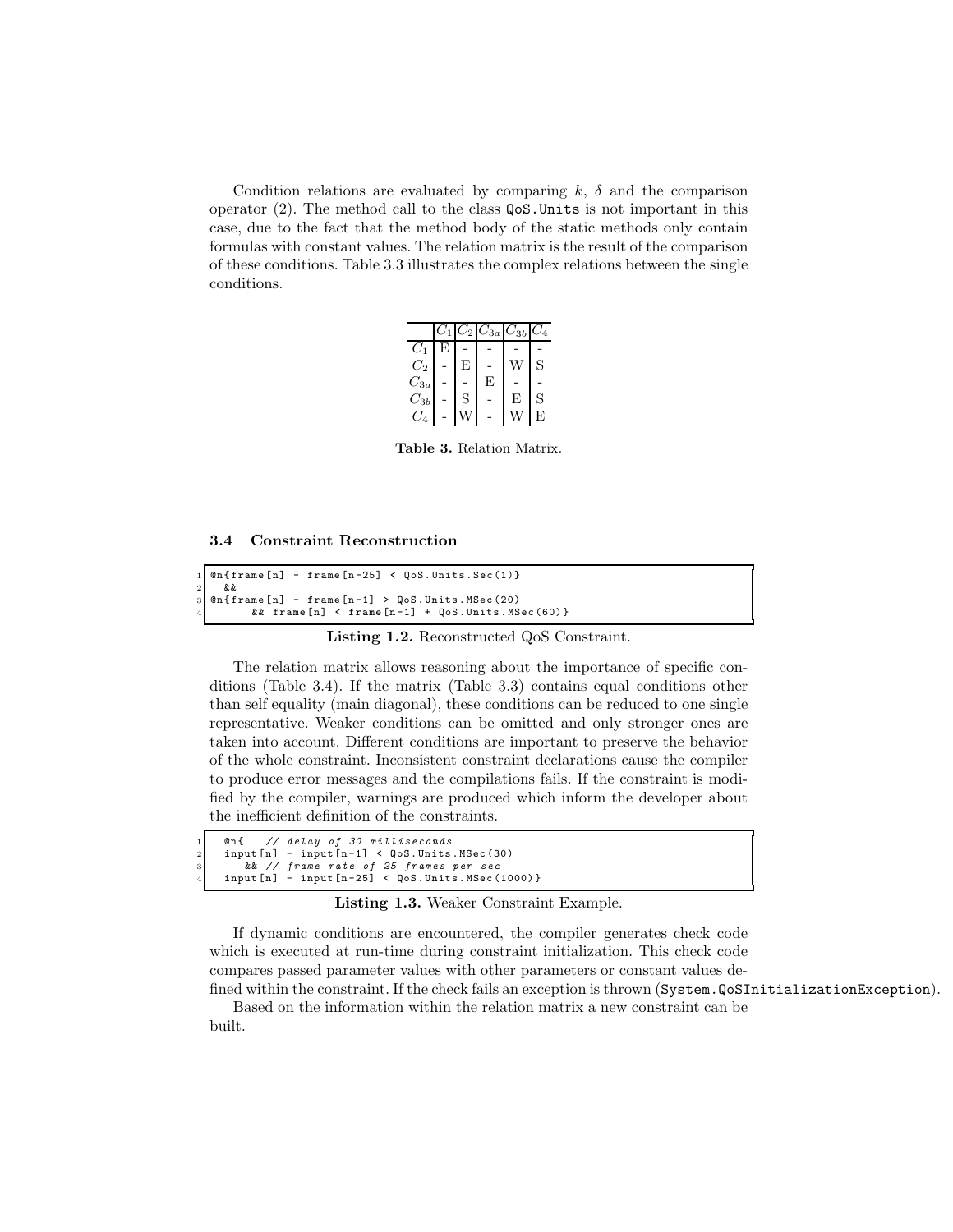#### Relation Description

- W If one constraint is semantically weaker than another, the weaker one can automatically be removed. A weaker constraint is logically implied by a stronger one. Listing 1.3 presents an example of this. If the delay between two consecutive frames never exceeds 30 msec then this implies that the frame rate is below 25 fps (it is actually 33,33 fps).
- $E$  If two constraints are equivalent, one can be removed.
- S If one constraint is semantically stronger than another, the weaker one can be removed automatically.
- I If two constraints contradict each other, a compile-time error is generated. Listing 1.4 illustrates that either the first evaluates to true and the second fails or the second evaluates to true and the first fails. Such a constraint is obviously erroneous and should be removed.
- Two constraints are different and thus both are required to express the specified requirement. No action is required.
- D The constraint uses dynamic elements and cannot be evaluated at compile-time. Dynamic elements are method calls or class member accesses which result in varying values during run-time. Check code is generated which evaluates constraint correctness during initialization.

Table 4. Relation-based Actions.

```
1 @n { // m a x i m u m delay of 30 m i l l i s e c o n d s
2 input [ n] - input [n -1] < QoS . Units . MSec (30)
```
 $\begin{array}{lll} 3 & \text{&\&}\end{array} \begin{array}{lll} \text{with}\quad \text{if}\quad \text{if}\quad \text{if}\quad \text{if}\quad \text{if}\quad \text{if}\quad \text{if}\quad \text{if}\quad \text{if}\quad \text{if}\quad \text{if}\quad \text{if}\quad \text{if}\quad \text{if}\quad \text{if}\quad \text{if}\quad \text{if}\quad \text{if}\quad \text{if}\quad \text{if}\quad \text{if}\quad \text{if}\quad \text{if}\quad \text{if}\quad \text{if}\quad \text{if}\quad \text{if}\quad \text{if}\quad \text{if}\quad \text{if}\quad \text{if}\$ 

Listing 1.4. Inconsistent Constraint Example.

## 4 Extending the Mono C# Compiler

This chapter describes briefly the structure of the monon  $C#$  compiler and how modifications are applied.

## 5 Mono Project

The Mono project  $[5, 6]$  is an open source implementation of the .NET platform mainly developed for UNIX, but also supports Windows and Mac OS X. Its aim is to provide a cross-platform for .NET applications to enable windows applications to run on UNIX based systems and Mono developed applications to run on Windows based systems. Mono includes the following components:

- Common Language Infrastructure The CLI is a virtual machine which contains a class-loader, JIT (just-in-time) compiler and GC (garbage collector) infrastructure.
- Class Library The provided class library is .NET compatible and also includes Mono-provided classes.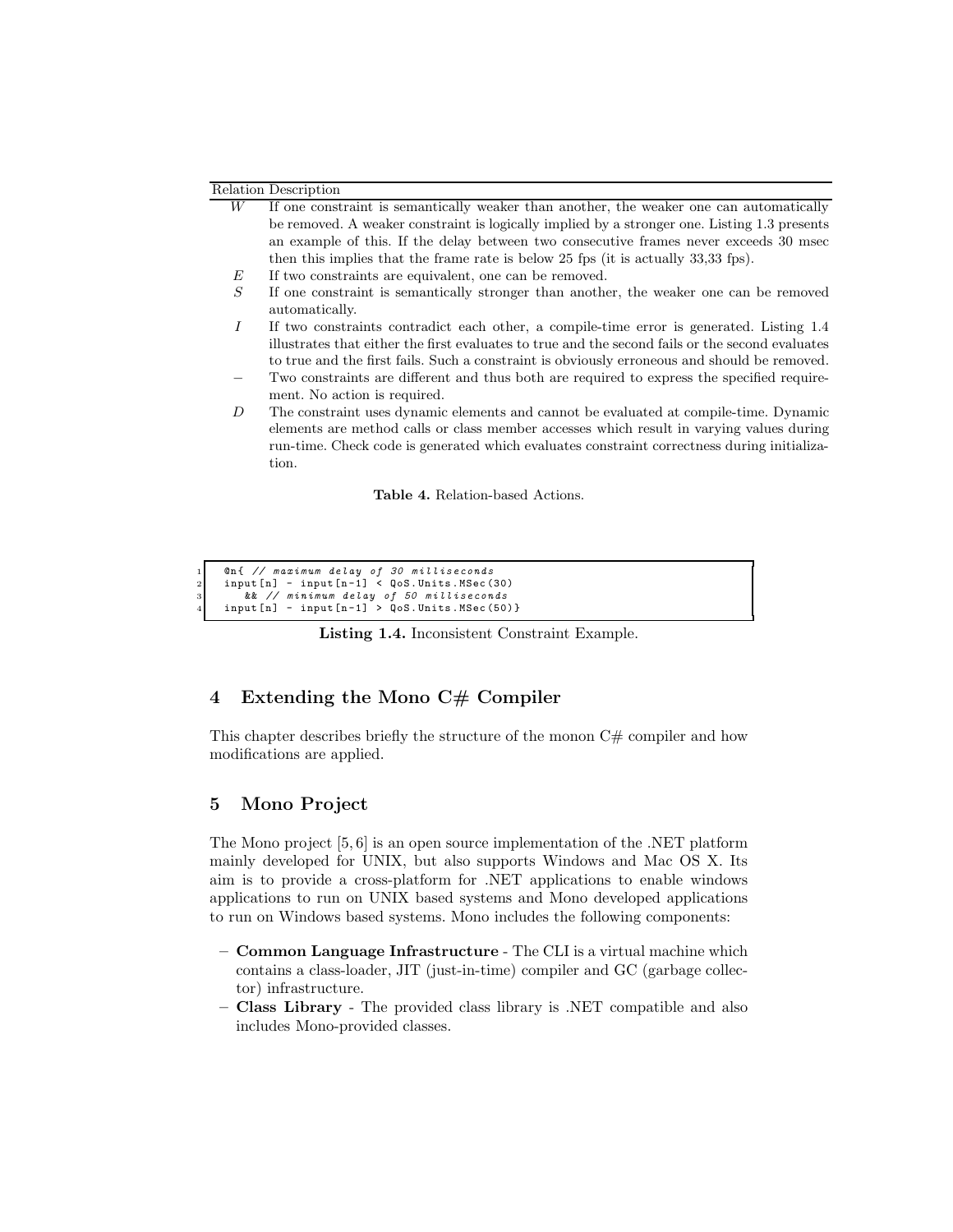$-$  **C**# **Compiler** - The C# compiler is the main compiler of the Mono framework. There is already support for other languages like Visual Basic, Oberon or Object Pascal.

The .NET framework uses a virtual machine like environment called the Common Language Runtime (CLR) and is intended for use with several different programming languages. The .NET platform has compilers [9] that target the virtual machine from a number of languages: Managed C++, Java Script, Eiffel, Component Pascal, just to name a few. The CLR and the Common Type System (CTS) provide a common run-time to all of these languages. Independent of their syntax and language structures the target output is the Common Intermediate Language (CIL) which allows interoperability between all CLI compatible languages. When a CIL application is executed, the code is compiled to native machine code for the appropriate architecture.

## 6 Structure of the Mono  $C#$  Compiler

The Mono  $C\#$  compiler is one central aspect of the Mono framework. It is an ECMA-Standard [1] compliant implementation of a compiler for the  $C#$  programming language targeting the standard compliant CLI [2]. Each new version of the programming language is provided via a separate compiler executable.

- $mcs$  A C# compiler targeting .NET 1.x framework.
- $\mathbf{gmcs}$  A  $\ddot{C#}$  compiler targeting .NET 2.0 and 3.5 framework.
- $-$  smcs A C# compiler targeting .NET 2.1 framework including Silverlight APIs.
- $-$  dmcs A C# 4.0 compatible compiler (currently under development).

The implementations of  $MMC \#$  started with implementing the language extensions with mcs. Later on the development moved to gmcs.

Mono  $C#$  compiler [7] is completely written in the  $C#$  programming languages and makes heavy use of .NET API calls inlcuding System.Reflection and System.Reflection.Emit.

The compilation process is divided into the following parts:

- 1. Parsing The compiler parses a set of source files. This is done with the JAY parser which is a port of Berkeley Yacc to Java that was later ported to C# by Miguel de Icaza. Additionally used assemblies are loaded after parsing has been completed.
- 2. Type Hierarchy Processing After parsing has finished the type hierarchy is resolved and populated to the type system. After this step the program skeleton is complete.
- 3. Code Generation This phase is divided into two parts. The first part is responsible to provide semantic analysis and check if the code is correct. The second one really emitts the code. After executing code generation the output is saved to the disk.

[7] provides a detailed overview about the file organization of the compiler and explains the responsibilities of each code block.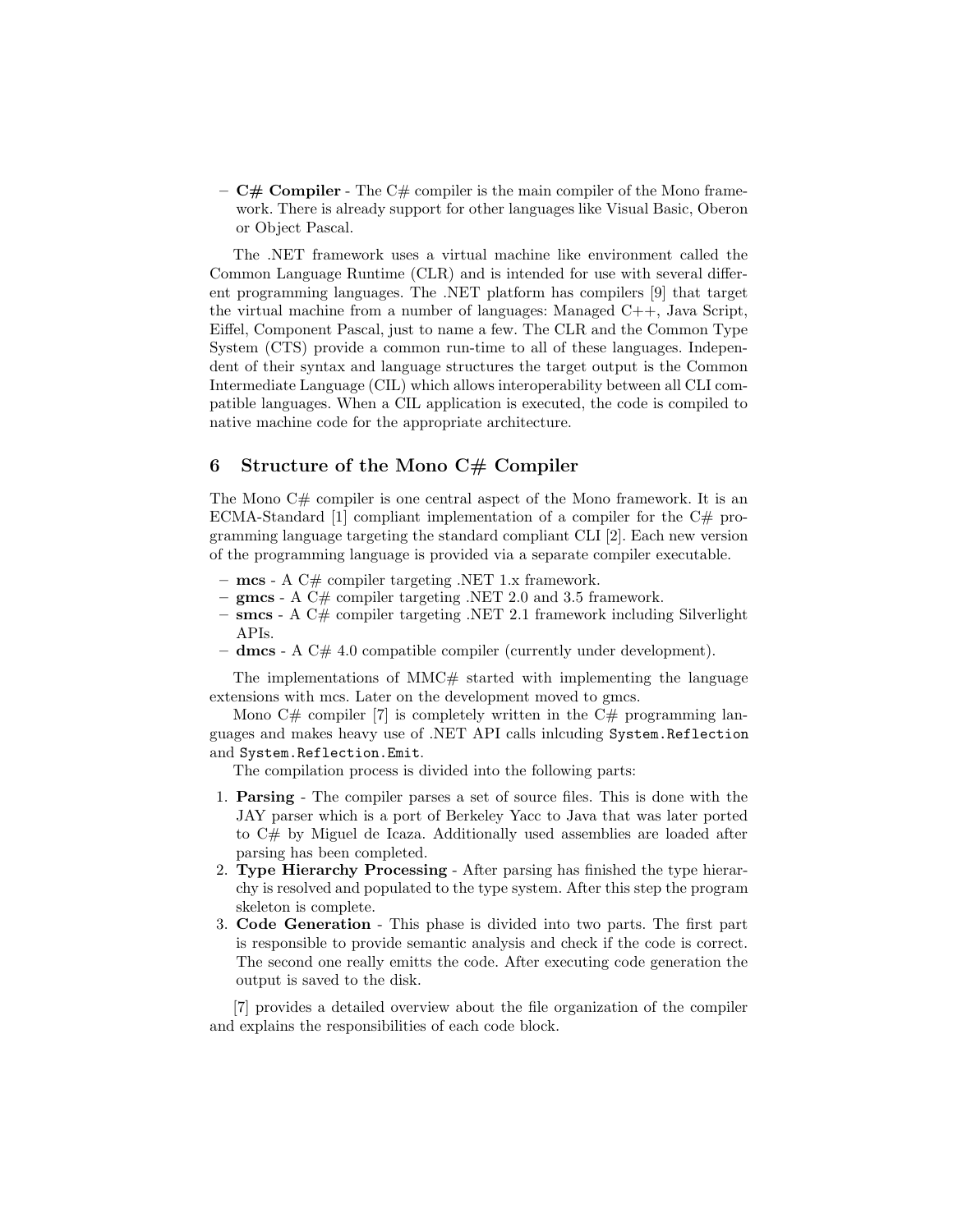### 6.1 Lexical Analysis

During the first phase of the compiler execution all input is processed by the tokenizer. The tokenizer splits the input text into small parts which then are used by the JAY parser for further processing.

If the tokenizer returns a token, its location is recorded within a property which is accessible by the parser. This information is used to provide correct error messages pointing to the location of the problem including line number and column. If the location cannot be determined by the compiler, error messages pointing to line 0 are produced which represent anonymous error messages.

C# has only limited pre-processing capabilities compared to the programming language C [10]. A separate method is invoked when detecting pre-processing directives which start with the symbol  $#$ .

### 6.2 Syntax Analysis

The JAY parser takes the previously generated tokens and evaluates the syntax of the source program. The grammer of the parser does not exactly match the grammar provided within the standard, because the standard has been written for human beings and not for machines.

Each statement or expression identified by the parser is represented by a class. If the parser finds an appropriate token sequence, it instantiates an object of the corresponding class representing the analyzed language construct.

The output of the syntax analysis is an abstract syntax tree (AST) which contains expression trees and all statements required for code generation. It further allows semantic analysis to check the correctness of the code and evaluation of all used types.

#### 6.3 Semantic Analysis

The abstract syntax tree is the internal representation of the provided program. It is the input for the semantic analysis. This analysis starts by resolving the interface hierarchy. Next, classes, structures, constants and enumerations follow. After processing the main building blocks of applications methods, indexers, properties, delegates and events are resolved. At the end of this process elements containing code are checked to be semantically correct.

## 6.4 Code Generation

The code generation is done with the help of context objects (EmitContext) which keep track of current namespaces, type containers and the state of code generation. The resolved abstract syntax tree is the basis for code generation. With the help of the ILGenerator, the program is translated into the Common Intermediate Language (CIL).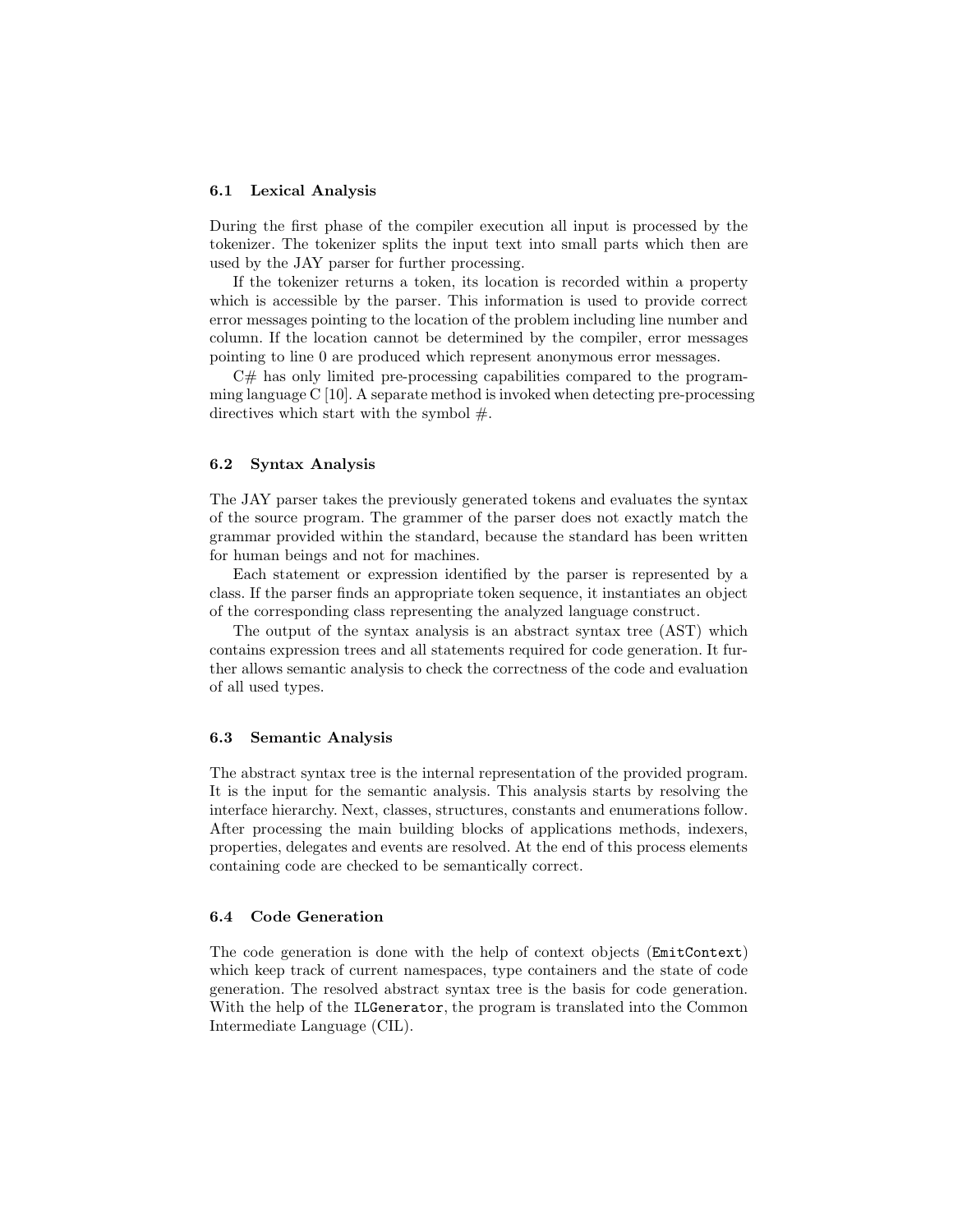## 7 Embedding Language Extensions

Depending on the required enhancements, several different possibilities exist to modify the existing Mono  $C#$  compiler. The implementation of the language features presented within this paper have been applied to gmcs which is the compiler version targeting the .NET framework 2.0.

The tokenizer is based on a manual implementation and needs to be modified accordingly in case new tokens are required. For the current extensions this was made for the new assignment statements and keywords introduced within MMC#.

The parser is implemented as a JAY-parser specification which is a mixture of grammar definitions and related  $C#$  code which is executed when a given token sequence is recognized. The modifications to the grammar were directly applied within the "cs-parser.jay" file. During the parsing process an abstract syntax tree which consists of abstract representations of expressions and statements is generated.

There are many different possibilities of how a certain modification can be implemented. Instead of emitting code manually, the presented language features are based on modifications directly applied to the abstract syntax tree. This can be explained considering the following example. If an assignment statement is detected, an instance of the class Assign is created. This object contains a lefthand and a right-hand expression which are the target and the source of the assignment operation respectively.

During semantic analysis this object is resolved by identifying the types of the expressions provided and code generation can emit the appropriate code. In case of the timed assignment, the implementation could be similar and a new object could have been created which then emits the required code. Instead, the representation of the operation within the abstract syntax tree was modified to contain not only an assignment object but further objects representing method invocations to the run-time available QoS management framework. In other words, the current implementation reuses existing elements of the abstract syntax tree to provide the new functionality.

This implementation technique has the advantage to not worry about the Common Intermediate Language (CIL). Correct code generation is left to the existing implementation of the compiler. This approach allows easy modifications to the front-end of the compiler without worrying about the code generation in detail.

The use of timed data types as overlay types - this means that the additional type information is ignored when applying type compatibility checks - allows the generated CIL code to be standard conform. It further enables compiled applications to run on different .NET implementations and in addition allows QoS-aware libraries to be reused within standard .NET or Mono programs.

If timed data types had been integrated into the Common Type System (CTS), other programming languages could use the new types. This has the disadvantage that a QoS-aware .NET runtime needs to be shipped with each application instead of reusing existing installations. However, this approach was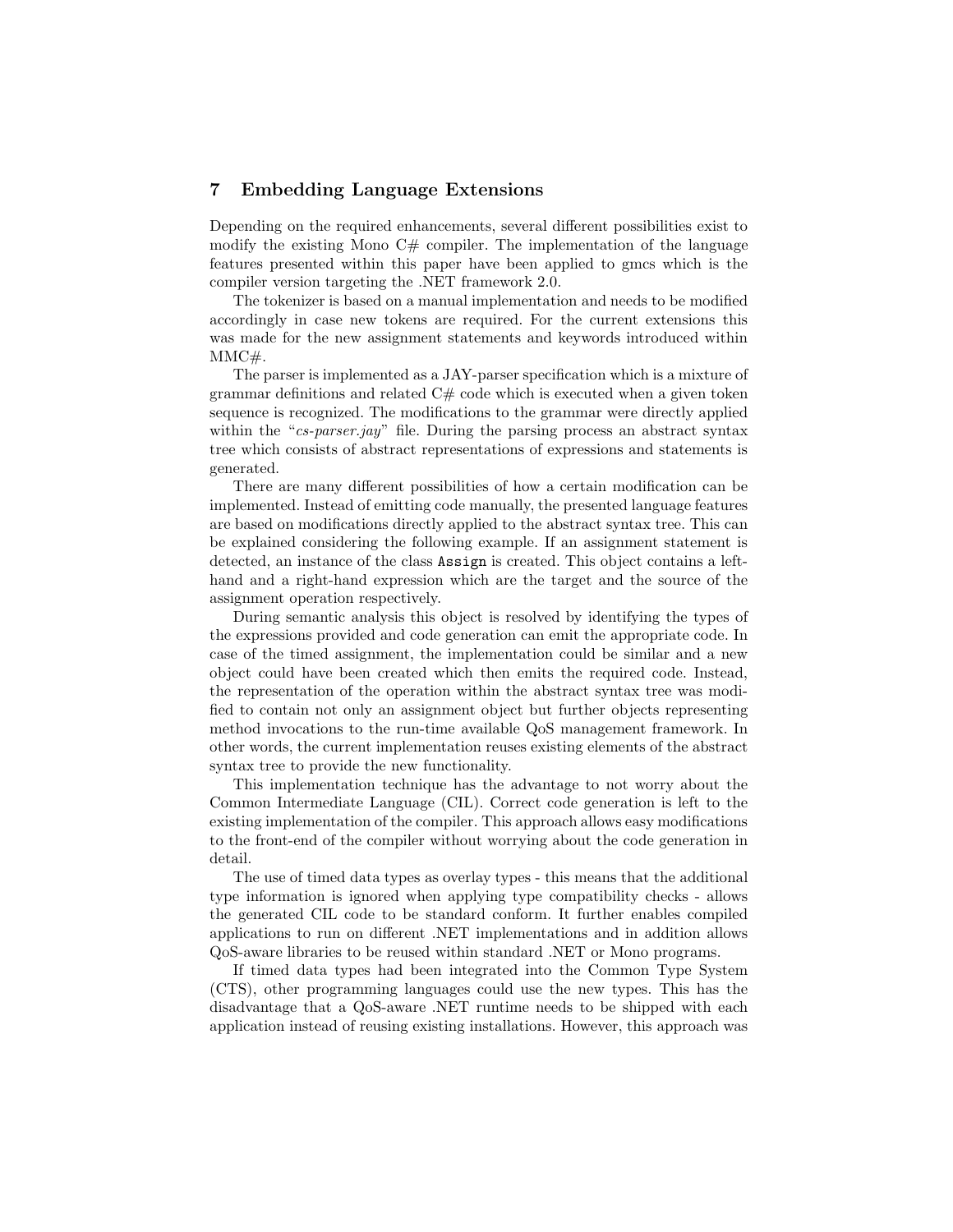not chosen to provide compatibilty to existing implementations which might also increase acceptance.

### 7.1 Applied Modifications

The following files are modified to implement the presented language enhancements for Quality Aware Programming.

- assign.cs This file contains all classes which are required to implement an assignment operation and the required object initializer. The  $MMC#$ modification is required for the constraint assignment when initializing a time variable with a new constraint.
- cs-parser.jay This is the parser definition file which reads the input source code and provides the abstract syntax tree. It contains most of the modifications which have been applied.
- cs-tokenizer.cs The tokenizer is extended to accept new keywords and the timed assignment operation.
- delegate.cs This file contains all classes which deal with delegates. The implementation of timed parameters requires modification to this file.
- ecore.cs This file contains base classes for expressions and types. It includes an implementation of the timed data type which is implemented as an overlay datatype which can be applied to any other data type.
- expression.cs All expressions are implemented within this file. Time parameter arguments are implemented as well as the cast operation which is required to ignore the timed type to provide correct type compatibility with non-timed types.
- parameter.cs This file is responsible for method parameters. It contains the extensions for timed method parameters.

## 8 Conclusion and Future Work

This paper presents an approach of adaptive QoS-aware programming with the help of MMC#. It integrates a few novel language extensions directly within the common general purpose programming language  $C#$ . Furhtermore, we show how semantic analysis can be applied partly at compile-time and partly at runtime with the help of compiler-generated code. This analysis provides correctness checks and optimizes constraint definitions. Last but not least, the integration within the Mono framework is explained.

There are still many open questions which require further research. We need to define a set of programming patterns to show how the presented programming features should be applied in QoS-aware applications. Furthermore, a detailed analysis of system influence on QoS monitoring needs to be done. The impact of operating system scheduling and the use of garbage collection on QoS monitoring needs to be reflected in detail.

Furthermore, we want to check possibilties if compile time type safety can be extended to handle QoS negotiation within a QoS-aware multimedia framework.